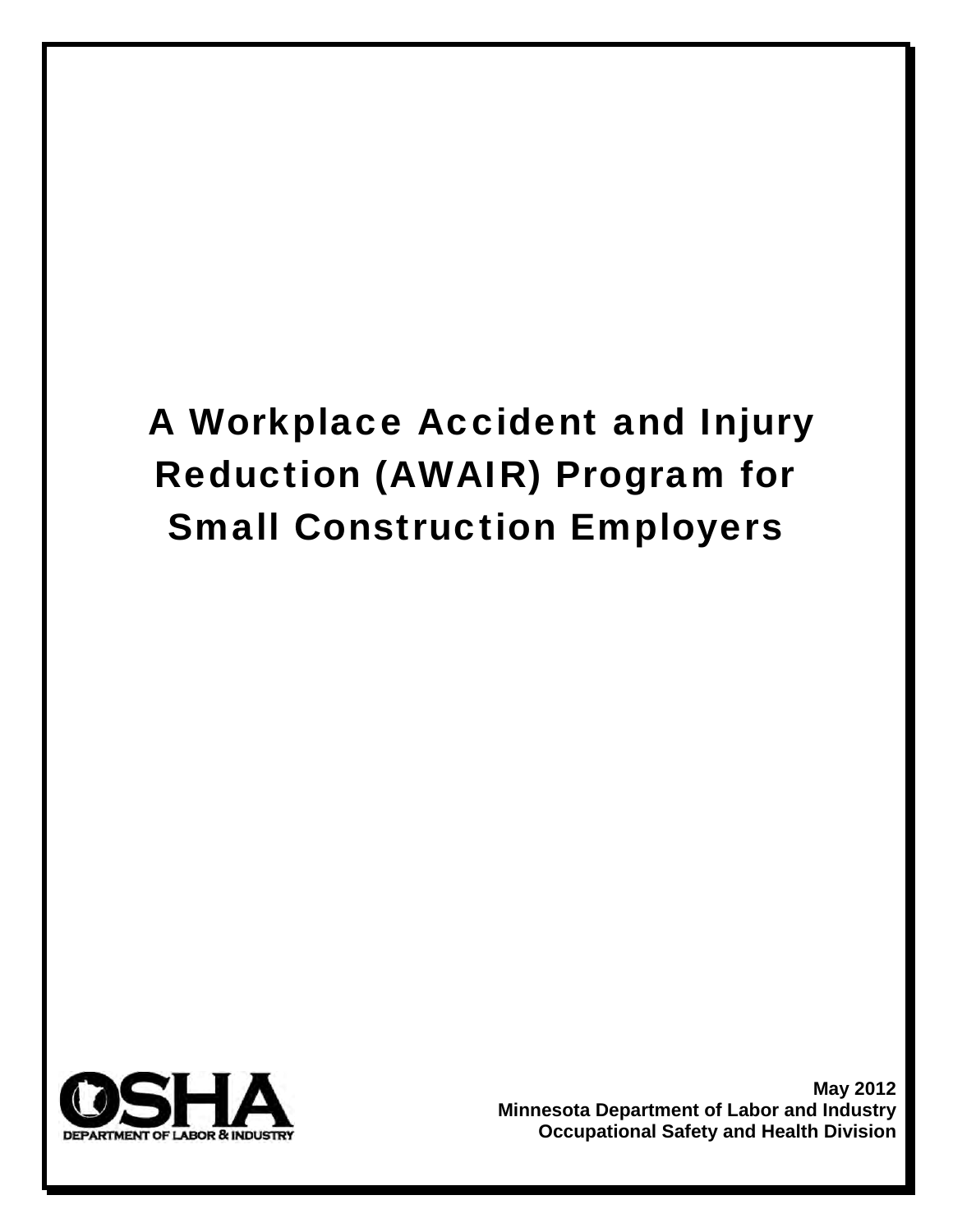This material can be provided in different formats (Braille, large print or audio) by calling the MNOSHA Training/Outreach Office at (651) 284-5050; at 1-877-470-6742; or via TTY at (651) 297-4198.

Material contained in this publication is in the public domain and may be reproduced, fully or partially, without permission of the Minnesota Department of Labor and Industry or MNOSHA. Source credit is requested but not required.

For more information, contact:

 Minnesota Department of Labor and Industry Occupational Safety and Health Division 443 Lafayette Road N. St. Paul, MN 55155-4307 Phone: (651) 284-5050 Toll-free: 1-877-470-6742 Email: osha.compliance@state.mn.us Website: www.dli.mn.gov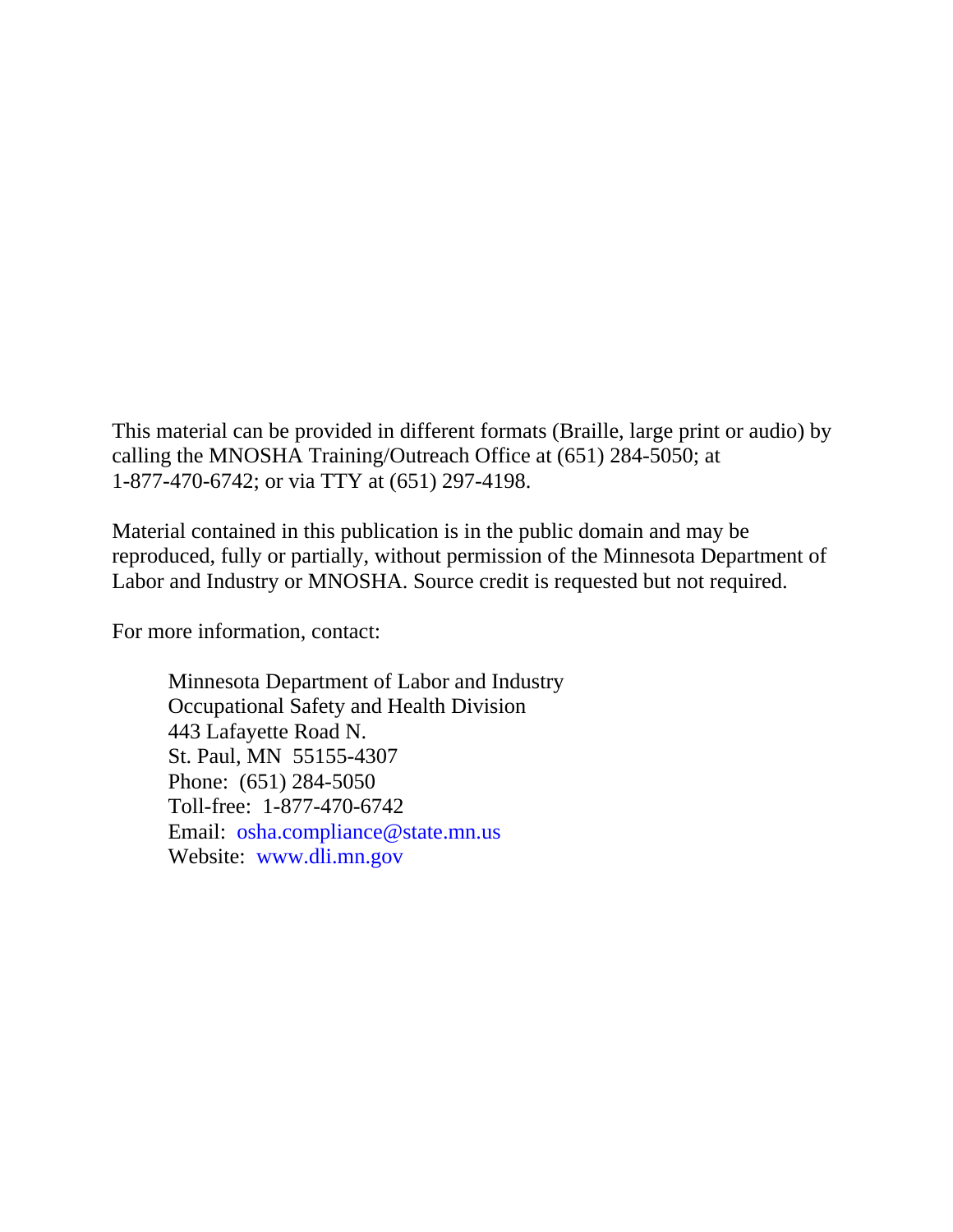Minnesota Statutes 182.653, subd. 8, requires that each employer in certain specified industries establish a safety and health program known as "A Workplace Accident and Injury Reduction (AWAIR)" program.

**Key to an AWAIR program is the establishment of the goals and objectives of your safety and health program.** The goals should be clear and state what you want to achieve through your safety program. Objectives are specific actions you will take to reach the goals of your program.

Your AWAIR program must also describe:

- 1. how managers, supervisors and employees are responsible for implementing the program and how continued participation of management will be established, measured and maintained;
- 2. the methods used to identify, analyze and control new or existing hazards, conditions and operations;
- 3. how the plan will be communicated to all affected employees so they are informed of work-related hazards and controls;
- 4. how workplace accidents will be investigated and corrective action implemented; and
- 5. how safe work practices and rules will be enforced.

Your program must be in writing and must address all five points.

You must review your program at least annually and document how the five points are applied in your company to achieve your goals and objectives.

**The attached program is a sample AWAIR program.** If you choose to use the sample program as a model, you must adapt it to fit your needs and your company. The sample program includes a checklist you can use to evaluate your worksite. The checklist is not all-inclusive, but lists some basic safety and health issues commonly found at construction sites.

The checklist mentions the need for other programs. For example, if your company uses respirators, you will need a written respirator program that describes your specific use of and procedures for respiratory protection. Another example is the requirement for a competent person when scaffolds are being used. The checklist does not go into specifics regarding scaffold regulations because that person should know the required regulations.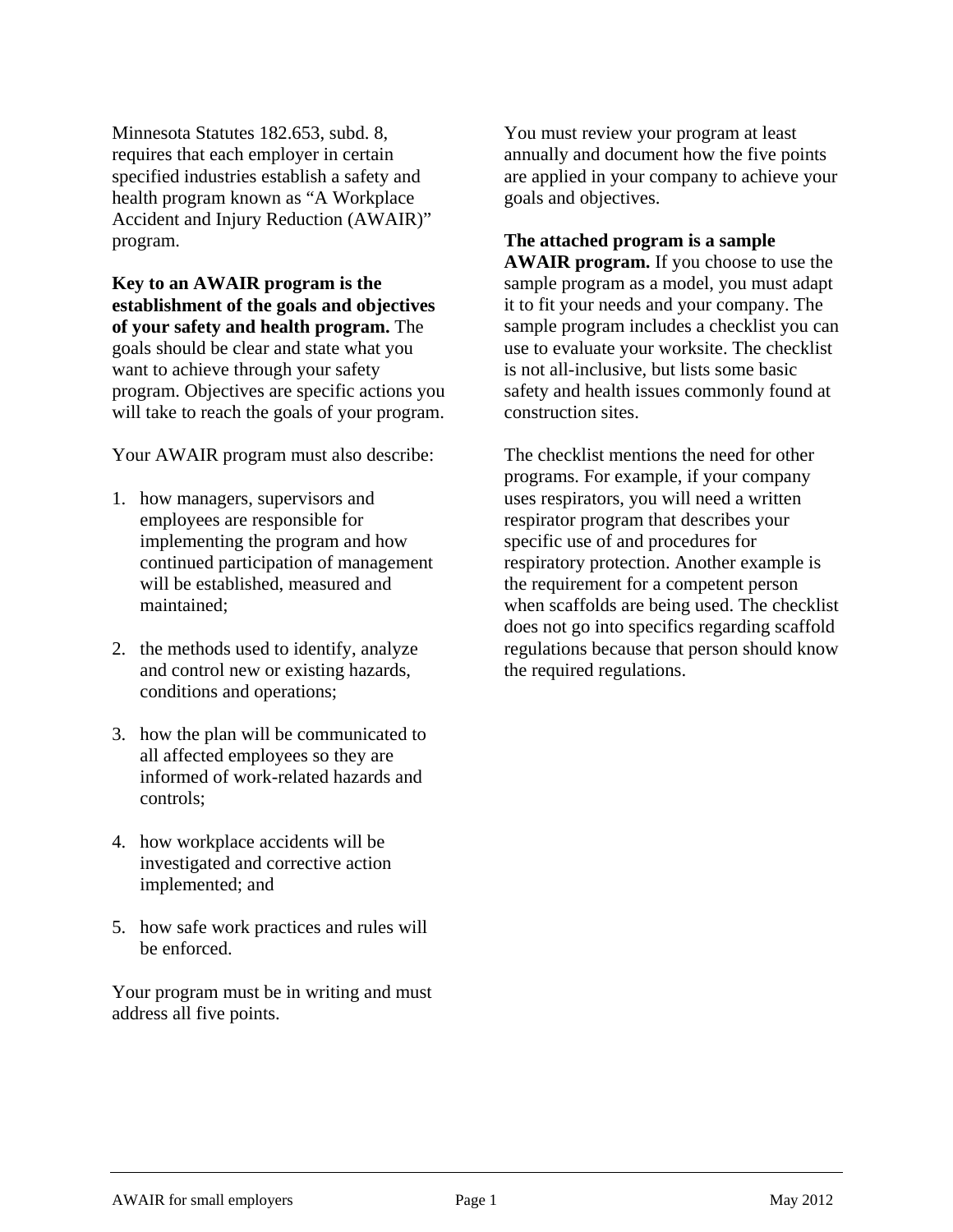## AWAIR for small employers Page 2 May 2012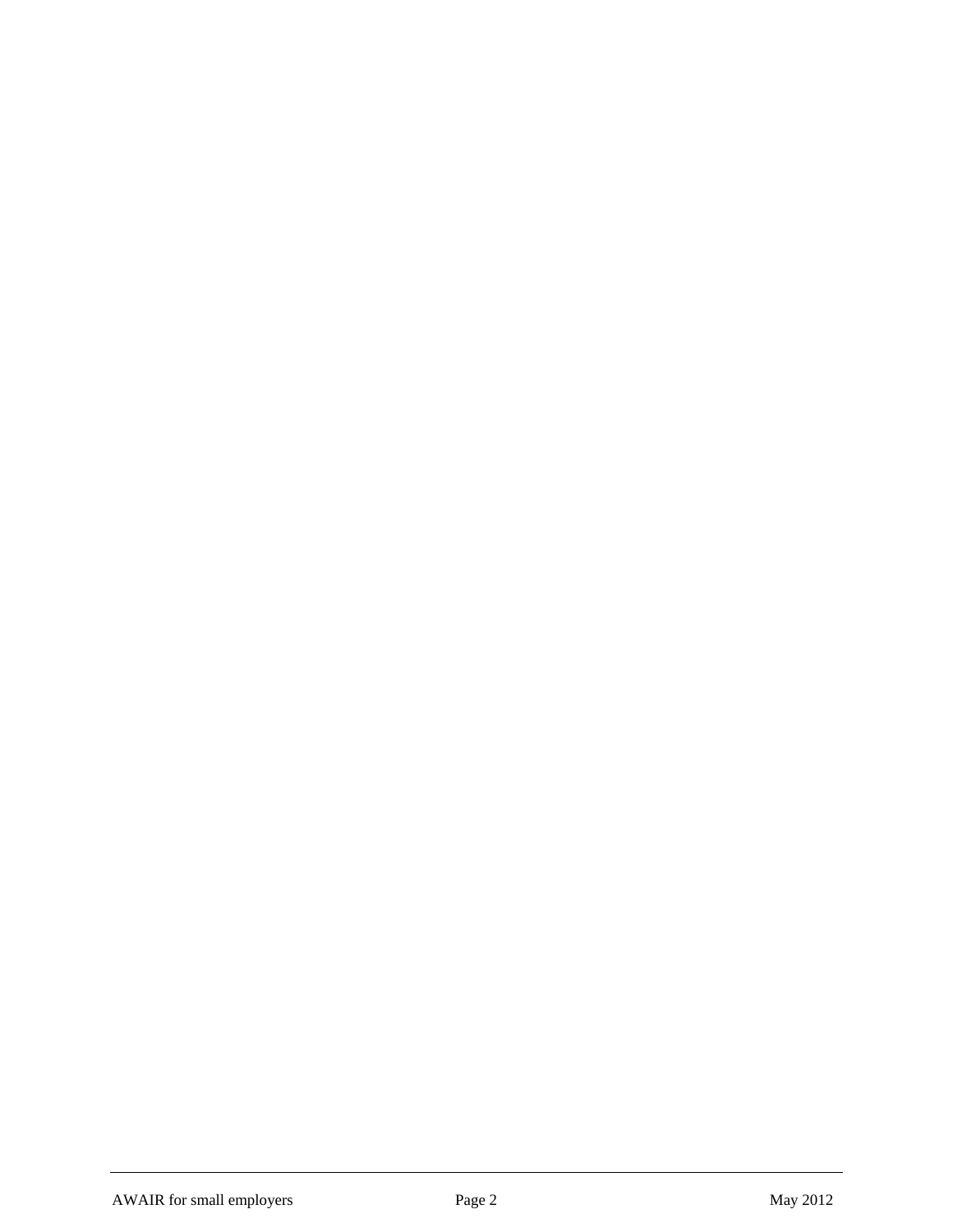## **A Workplace Accident and Injury Reduction (AWAIR) Program for [company name]**

 It is our policy at **[company name]** to ensure a healthy workplace for all employees. We have implemented the following safety and health program. Managers, supervisors and employees are all responsible for implementing this program. We have committed resources to ensure safety on our jobsites. Our goal is to reduce the number of accidents and injuries, and that requires cooperation in all safety and health matters among employees, their fellow workers and management. Only through this cooperative effort can we establish and maintain an excellent safety record.

Employees are responsible for cooperation with all aspects of this safety and health program, including compliance with all rules and regulations for continuously practicing safety while on the job. The safety director, project managers, superintendents and supervisors have our full support in enforcing the provisions of this policy.

**[Insert name and title]** is our safety director. The director will report directly to the company president. All supervisors and liaisons will report safety concerns to the director. The site supervisors are responsible for safety and health at each worksite. Each site supervisor will choose an employee to act as the safety and health liaison for that site. Employees will report all safety and health concerns to their supervisors. The safety director will set up training programs and provide the necessary personal protective equipment (PPE).

Management will set accountability measures for meeting safety and health responsibilities.

Safety will be planned into each site using the attached list as a starting point. **Each site is unique.** The *Construction site safety checklist* will be used initially and adjusted for the specific location and job. The site checklist will be revised as the site changes. Supervisors will inspect each area of the worksite daily using the revised checklist. The safety director will make random site inspections and review the results with management.

Each employee will be trained about safety and health at the time of hire, at the start of each job and as needed.

Safety meetings will be scheduled at least monthly, with safety topics chosen by the safety director. Attendance is mandatory at all safety meetings. Toolbox meetings and other on-site safety meetings will be arranged by the supervisor biweekly or as needed. Safety suggestions and safety audits will be reviewed at that time.

The site supervisor will investigate all accidents and near-miss events. The site supervisor will write the accident report with assistance from the liaison. The written reports will note corrective or preventive action taken. Training or retraining will be done as needed.

The safety director will review all accident and near-miss reports, supervisor and site audits, and this program, and will make recommendations to management about how to improve the company's safety and health efforts on an annual basis.

AWAIR for small employers Page 3 May 2012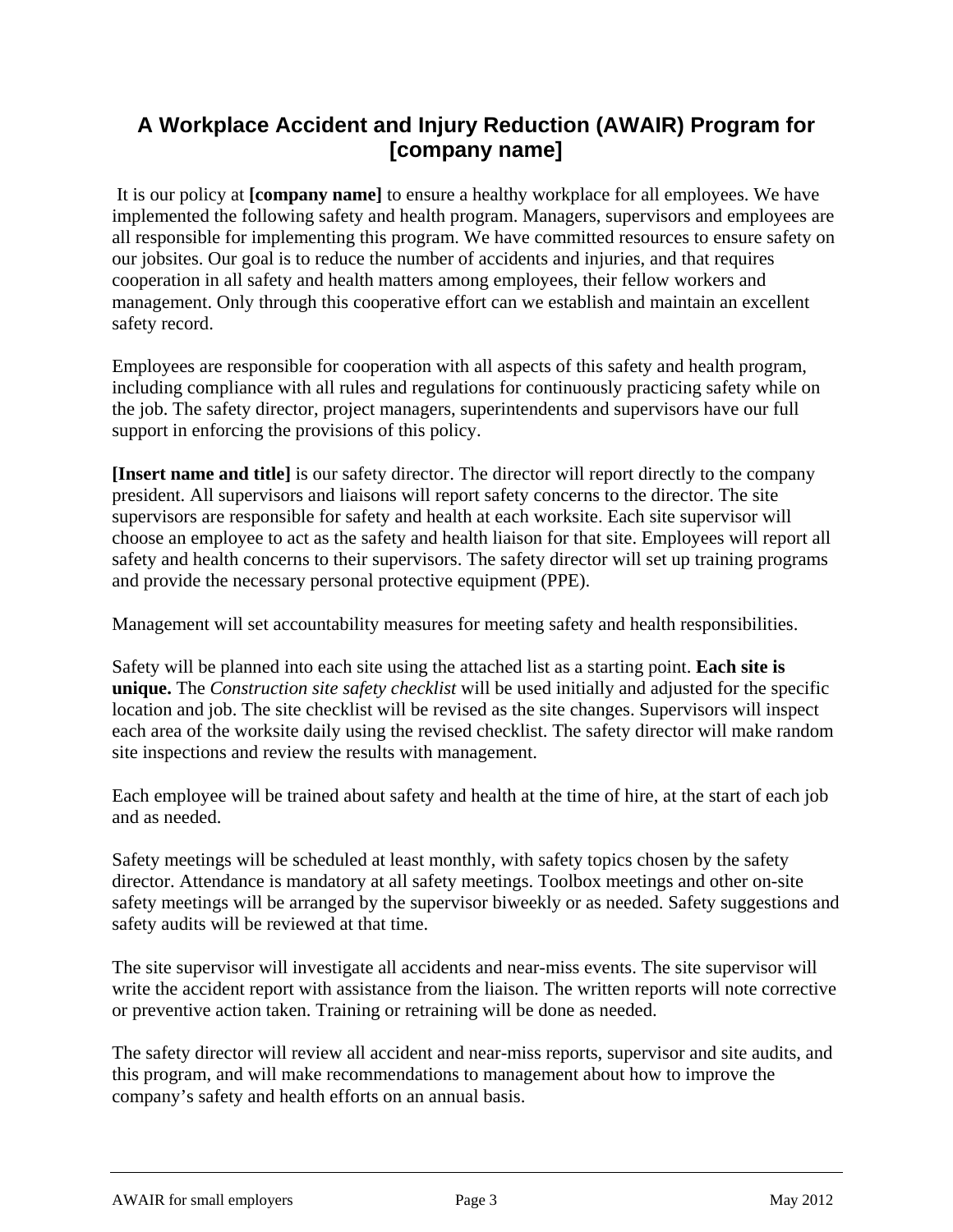Safety is a very important part of our overall company program. A violation of our safety and health rules will be treated with the same disciplinary action as our other policies described in our company handbook under "Disciplinary actions" (i.e., drug abuse, absenteeism or tardiness).

**Our employees are our most important assets.** We are serious about safety and health and keeping you gainfully employed here at **[company name]**.